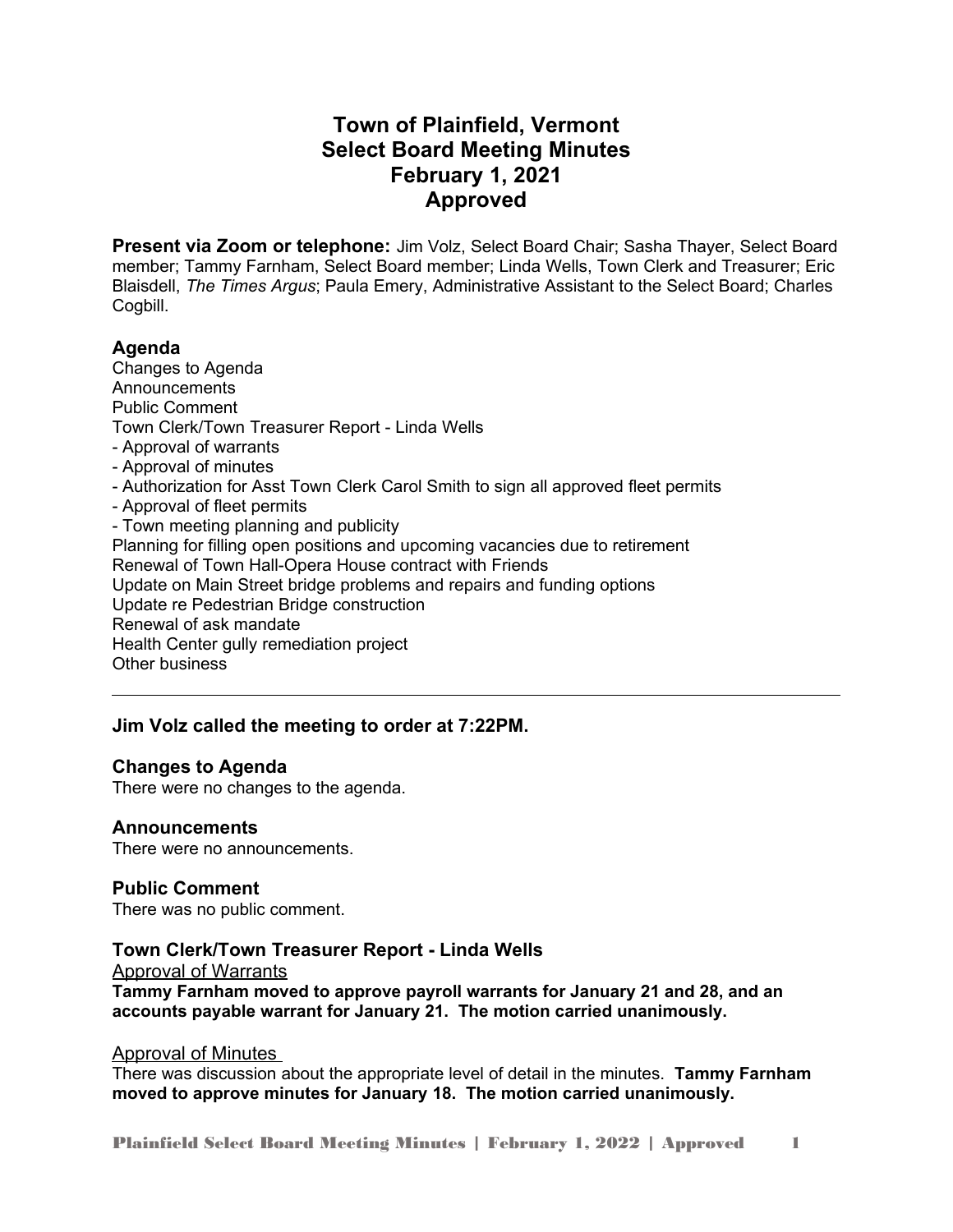Authorization for Asst Town Clerk Carol Smith to Sign all Approved Fleet Permits **Sasha Thayer moved to authorize Assistant Town Clerk Carol Smith to sign all approved fleet permits. The motion carried unanimously.** 

### Approval of Fleet Permits

**Sasha Thayer moved to approve fleet permits for Newport Sand and Gravel Co., Inc./Carroll Concrete Co., Inc. of Newport, NH, and Bourne's Inc./Bourne's Propane of Morrisville, Vermont. The motion carried unanimously.**

#### Property Taxes

Linda Wells announced that **property taxes are due on February 9**. They can be dropped off in person at the Town Office during office hours; or dropped in the Town Office drop box at any time of day or night; or sent via US Mail. **Taxes must be received by 4:00PM on February 9, 2022**. If mailed, they should be sent early enough to arrive at the Town Office on or before February 9. If dropped in the drop box, they must be received by 4:00PM on February 9.

#### Certificate of Highway Mileage

Wells requested that the Select Board review a Certificate of Highway Mileage and approve it and then sign it in person. There were no changes to the certificate from the previous year. It is due February 10, 2022. **Tammy Farnham moved to approve the Certificate of Highway Mileage for year ending February 10, 2022. The motion carried.** 

# **Town Meeting Planning and Publicity**

Wells shared important information about March 1, 2022 Town Meeting Day:

- **Due to COVID, Plainfield is not holding an in-person Town Meeting this year. All voting will** be done by Australian Ballot.
- Polling will take place from 7:00AM to 7:00PM at the Town Office at 149 Main Street not at the Town Hall and Opera House.
- Postcards for requesting absentee ballots were mailed to all voters. Those wishing to use an absentee ballot should complete and return the postcard soon.
- Absentee ballots must be received before 7:00PM on March 1, 2022.
- Absentee ballots can be delivered in person at the Town Office on Mondays, Wednesdays and Fridays before 4:00PM.
- Absentee ballots can be placed in the Town Office drop box any time of day or night before 7:00PM on March 1, 2022, Town Meeting Day.
- Absentee ballots can be delivered by hand during polling hours, between 7:00AM and 7:00PM on March 1, 2022, Town Meeting Day.
- Absentee ballots sent via US Mail should be posted at least a week in advance, as they must be received on or before March 1, 2022.
- Absentee ballots received after March 1, 2022 will not be counted.

# **Planning for Filling Open Positions and Upcoming Vacancies Due to Retirement**

Linda Wells is retiring in September and recommends that the Select Board make the Town Clerk job an appointed position and that they also create an Assistant Treasurer position because the combined position is too much work for one person. Wells also recommended that the new hire begin in June in order to train for the job with her.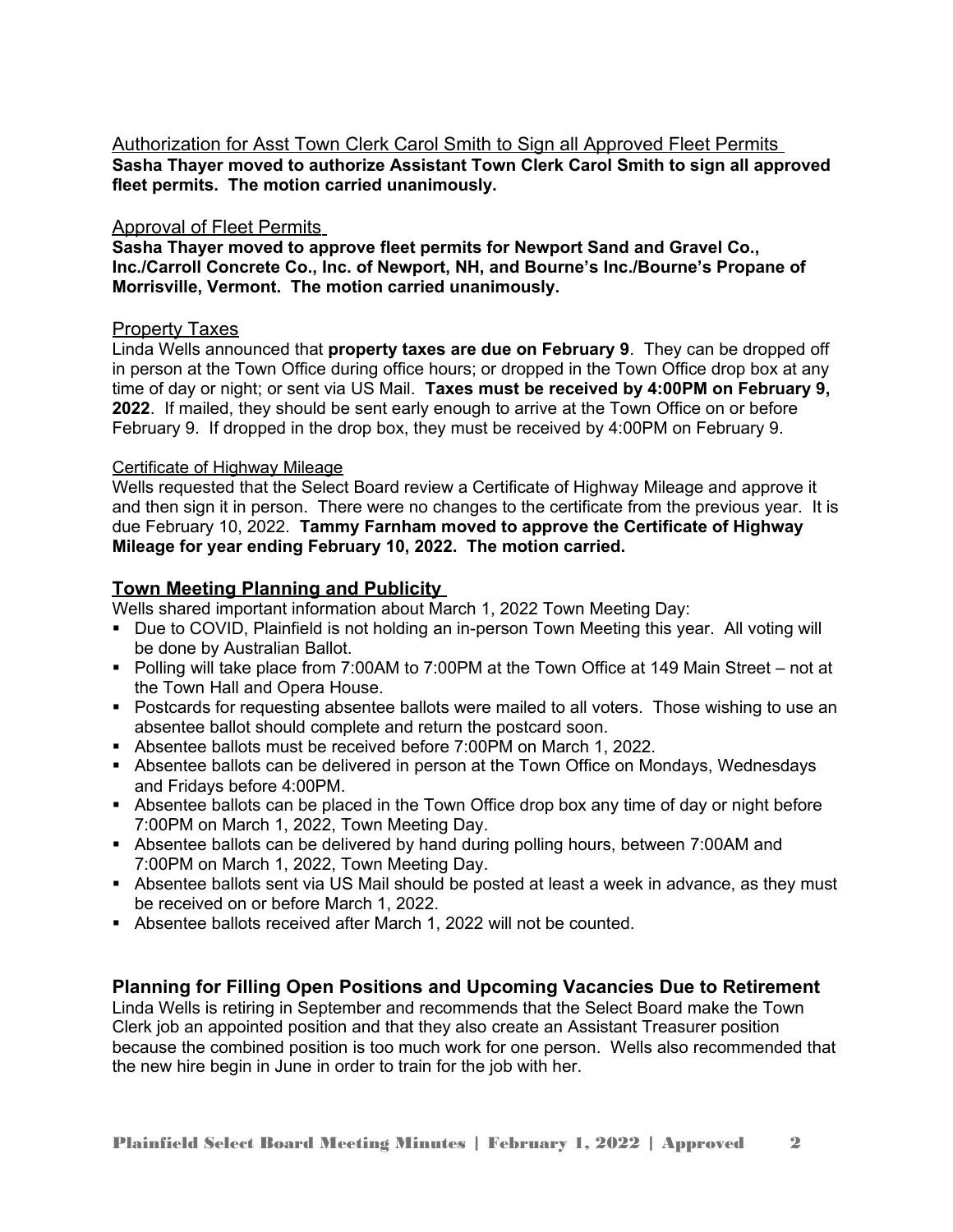**Wells would like to advertise the position after Town Meeting. She will draft an advertisement and share it with Select Board members.** 

#### **Change of Dates for March Select Board Meetings**

The first regular Select Board meeting of March is scheduled for Tuesday, March 1, which is Town Meeting Day. It needs to be rescheduled. **Sasha Thayer moved to reschedule as follows:**

- **March 1 meeting rescheduled to March 9 at 7:00PM**
- **March 15 meeting rescheduled to March 22 at 7:00PM**
- **The normal meeting schedule will resume in April**

**The motion carried unanimously.** 

# **Posting of Open Positions**

The Select Board discussed holding a special meeting to talk about open positions and steps to take to fill them. **The special meeting to discuss open positions and steps to take to fill them will take place on February 8 at 5:30PM.**

# **Renewal of Town Hall-Opera House Contract with Friends of the Town Hall and Opera House**

The Friends of the Town Hall and Opera House requested that the six-month, July 31 – December 31, 2021 contract be renewed with the same terms, from January 1 – June 30, 2022. **Sasha Thayer moved to renew the July 1 – December 31, 2021 contract, with the same terms, for January 1 – June 30, 2022.** There was discussion about the cost for services provided given the inability to use the building through the COVID pandemic. **Volz and Thayer voted in favor of the motion; Farnham voted against the motion. The motion passed.**

#### **Update on Main Street Bridge Problems, Repairs and Funding Options**

Tammy Farnham reported that she is meeting with representatives from VTrans and Daniels Co. on February 2, 2022 to get more information on the condition of the bridge. VTrans will use the information to assist the town with locating funding for repair of the bridge. **Farnham will report out on this at the next meeting.** 

# **Update on Pedestrian Bridge Construction**

Tammy Farnham reported that she has forwarded bills to Linda Wells. She also noted that the grant that provided 90% of the funding for the project is finished, so the town has moved to an 80/20% split, with the town paying 20%. She thinks she will receive a change order for the project soon.

#### **Renewal of Mask Mandate**

The mask mandate in place lasts for a 30-day period. Thayer noted that she learned, as town Emergency Management Director, that the town is due to receive a shipment of free masks, which will arrive soon. **Sasha Thayer moved to continue the mask mandate for the Town of Plainfield for people meeting in public spaces and private business spaces for another 30 days. The motion carried unanimously.**